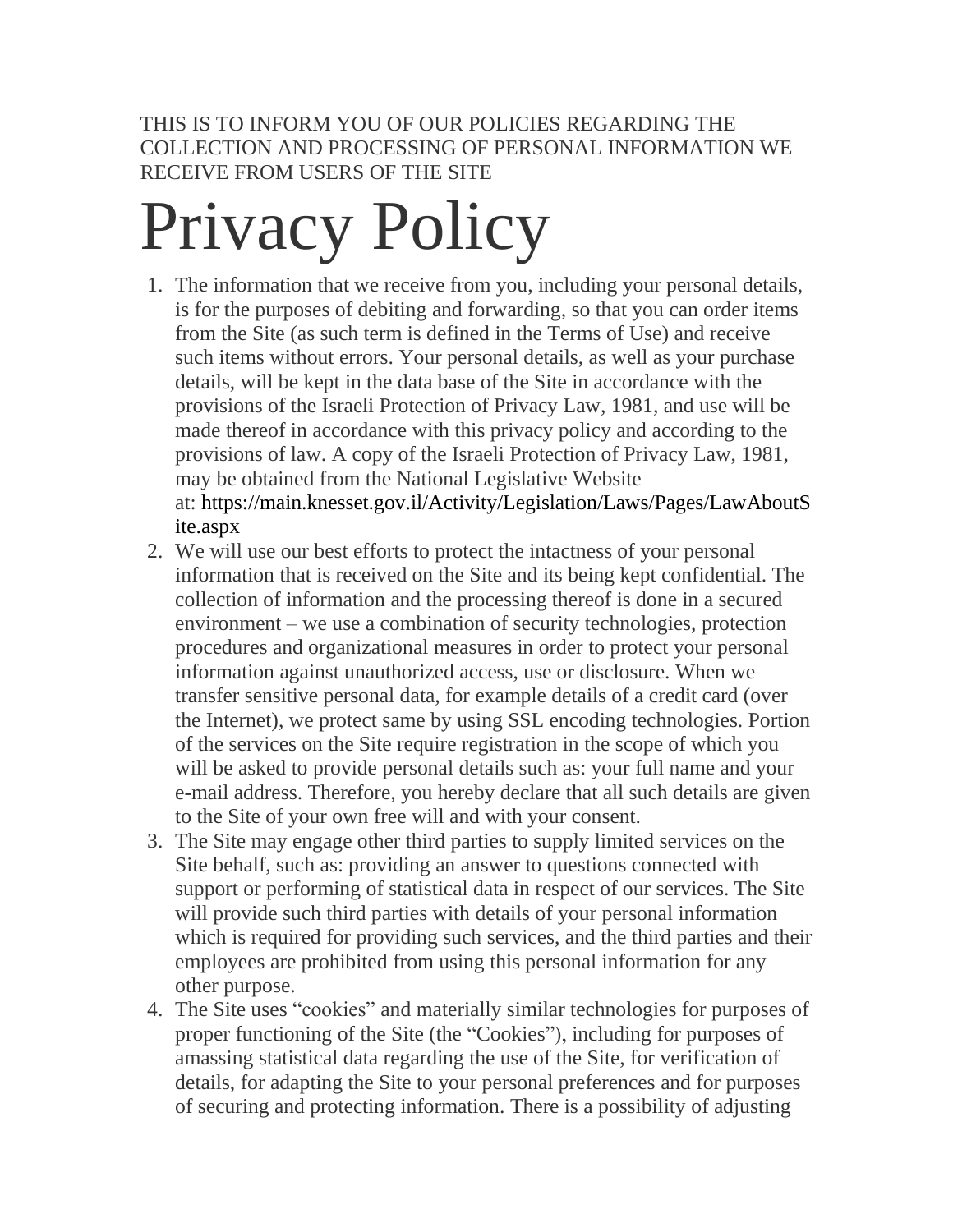your browser so that it will accept or reject "Cookies", or will inform you when "Cookies" are sent to you. Since every browser operates differently, check on the "help" menu on your browser as to how to make the aforesaid adjustment.

- 5. As stated above, we devote resources and take various protective measures in order to prevent a penetration into the data base and to frustrate any possible violation of the privacy of our users. However, it is not possible to rule out faults completely. Therefore, you hereby declare that you will not have any allegation and/or demand and/or claim against the Site owner and/or anyone acting on his behalf as a result of violations, breakdowns and/or faults as aforesaid. We recommend to you to invoke all the possible means of caution to protect your personal details at the time of your activity on the Internet. For example, change your passwords frequently, use a combination of letters and digits at the time of creating passwords, and make sure that you use a secured browser.
- 6. Any material provided to the Site is presumed not to be confidential. By providing information and/or any other material via the Site and/or by placing data on the Site, you declare that: (i) you own the rights of use and distribution in respect of such information and/or material; (ii) to the best of your knowledge no other person has any rights to such information and/or material; (iii) you approve that the Site shall use the information and/or the other material subject to what is stipulated in this privacy policy.
- 7. Details of your e-mail address and additional details about you are subject to the rules of protection of privacy described above. The Site will as far as possible refrain from consciously passing on your personal details to third parties, unless it is for the purpose of providing the services for which such details were provided to the Site (such as debiting your credit card and shipping the purchased items to you) or if it is under obligation to do so according to a judicial decree or if it is threatened with legal steps (criminal or civil) being taken against it in respect of acts that you performed on the Site. In such case the Site is entitled to pass on your details to the party who alleges that he or it was prejudiced by you.
- 8. There are links on the Site which refer to external websites. We make an effort to link to websites which, to the best of our knowledge, do not violate the right to privacy, but we cannot be responsible in any manner for the content and/or the extent of the protection of privacy that such websites provide, and therefore we recommend, in every case of furnishing details, to read the privacy policy of such websites and to act accordingly.
- 9. You are entitled to read the information collected and kept by the Site, in accordance with this privacy policy pursuant to the Israeli Protection of Privacy Law, 1981.